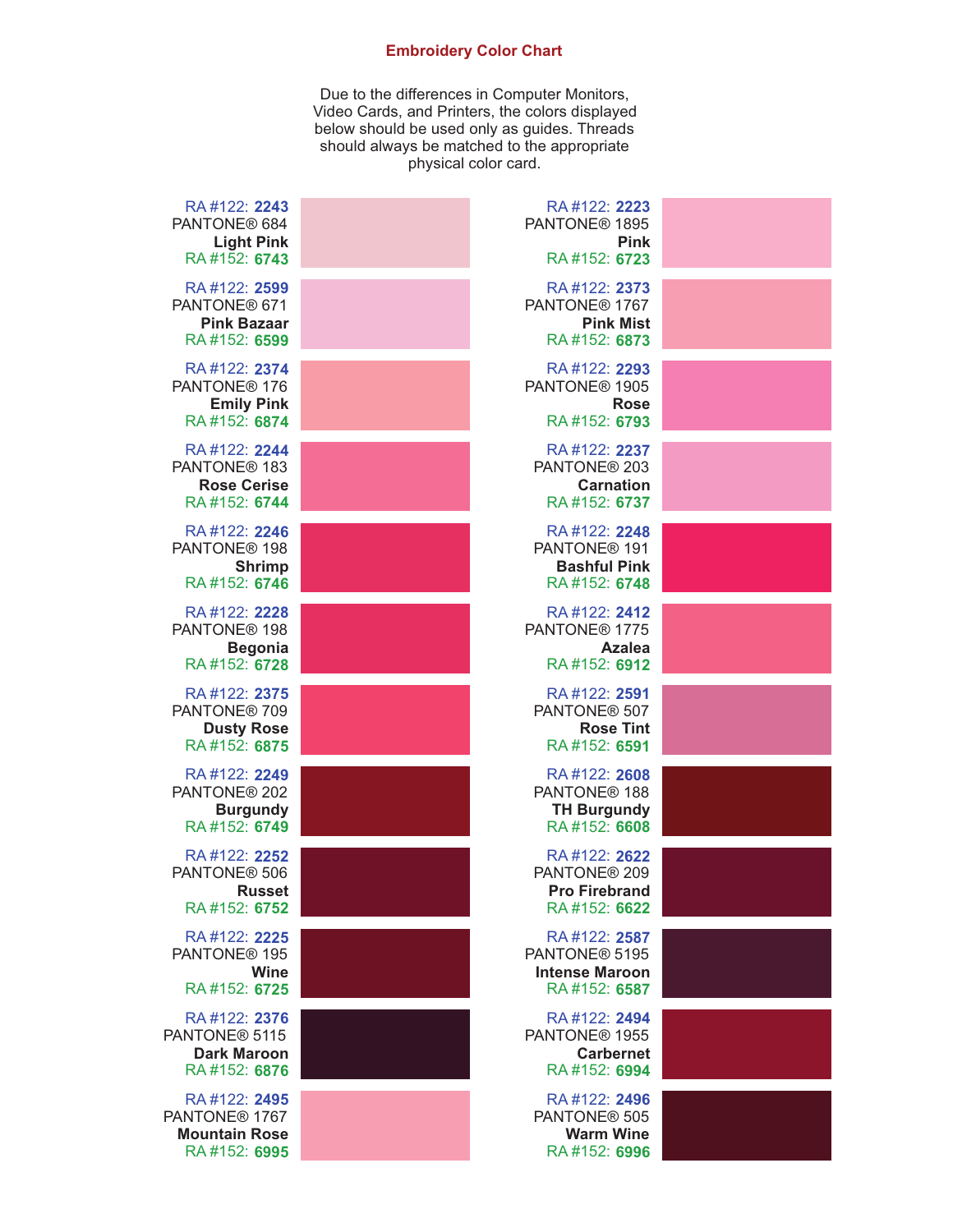| RA#122: 2497<br>PANTONE <sup>®</sup> 208<br><b>Perfect Ruby</b><br>RA#152: 6997   | RA#122: 2491<br>PANTONE <sup>®</sup> 198<br><b>Primrose</b><br>RA#152: 6991         |
|-----------------------------------------------------------------------------------|-------------------------------------------------------------------------------------|
| RA#122: 2499<br>PANTONE® 208<br><b>Passion Rose</b><br>RA#152: 6999               | RA#122: 2498<br>PANTONE <sup>®</sup> 229<br><b>Brushed Burgundy</b><br>RA#152: 6998 |
| RA#122: 2501<br>PANTONE® 706<br><b>Petal Pink</b><br>RA#152: 6501                 | RA#122: 2500<br>PANTONE <sup>®</sup> 241<br><b>New Berry</b><br>RA#152: 6500        |
| RA#122: 2503<br>PANTONE® 699<br><b>Desert Bloom</b><br>RA#152: 6503               | RA#122: 2502<br>PANTONE <sup>®</sup> 217<br><b>Memphis Belle</b><br>RA#152: 6502    |
| RA#122: 2415<br>PANTONE® 218<br><b>Floral Pink</b><br>RA#152: 6915                | RA#122: 2259<br>PANTONE <sup>®</sup> 233<br><b>Wild Pink</b><br>RA#152: 6759        |
| RA#122: 2416<br>PANTONE® 226<br><b>Crimson</b><br>RA#152: 6916                    | RA#122: 2260<br>PANTONE® 674<br><b>Hot Pink</b><br>RA#152: 6760                     |
| RA#122: 2504<br>PANTONE <sup>®</sup> 220<br><b>Cherrystone</b><br>RA#152: 6104    | RA#122: 2261<br>PANTONE <sup>®</sup> 219<br><b>Ruby Glint</b><br>RA#152: 6761       |
| RA#122: 2262<br>PANTONE <sup>®</sup> 213<br><b>Cherry Blossom</b><br>RA#152: 6762 | RA#122: 2417<br>PANTONE <sup>®</sup> 220<br><b>Cherry Punch</b><br>RA#152: 6917     |
| RA#122: 2281<br>PANTONE <sup>®</sup> 193<br><b>Jockey Red</b><br>RA#152: 6781     | RA#122: 2418<br>PANTONE <sup>®</sup> 187<br><b>Red Berry</b><br>RA#152: 6918        |
| RA#122: 2378<br>PANTONE <sup>®</sup> 193<br><b>Red Berry</b><br>RA#152: 6878      | RA#122: 2419<br>PANTONE <sup>®</sup> 193<br><b>Very Red</b><br>RA#152: 6919         |
| RA#122: 2420<br>PANTONE <sup>®</sup> 1795<br><b>Tuxedo Red</b><br>RA#152: 6920    | RA#122: 2263<br>PANTONE <sup>®</sup> 186<br><b>Foxy Red</b><br>RA#152: 6763         |
| RA#122: 2219<br>PANTONE <sup>®</sup> 200<br><b>Scarlet</b><br>RA#152: 6719        | RA#122: 2233<br>PANTONE <sup>®</sup> 193<br><b>Lipstick</b><br>RA#152: 6733         |
| RA#122: 2267<br>PANTONE® 201<br><b>Wildfire</b><br>RA#152: 6767                   | RA#122: 2266<br>PANTONE <sup>®</sup> 200<br><b>Radiant Red</b><br>RA#152: 6766      |
| RA#122: 2421<br>PANTONE® 209<br><b>Red Jubilee</b><br>RA#152: 6921                | RA#122: 2268<br>PANTONE <sup>®</sup> 202<br><b>Carolina Red</b><br>RA#152: 6768     |
|                                                                                   |                                                                                     |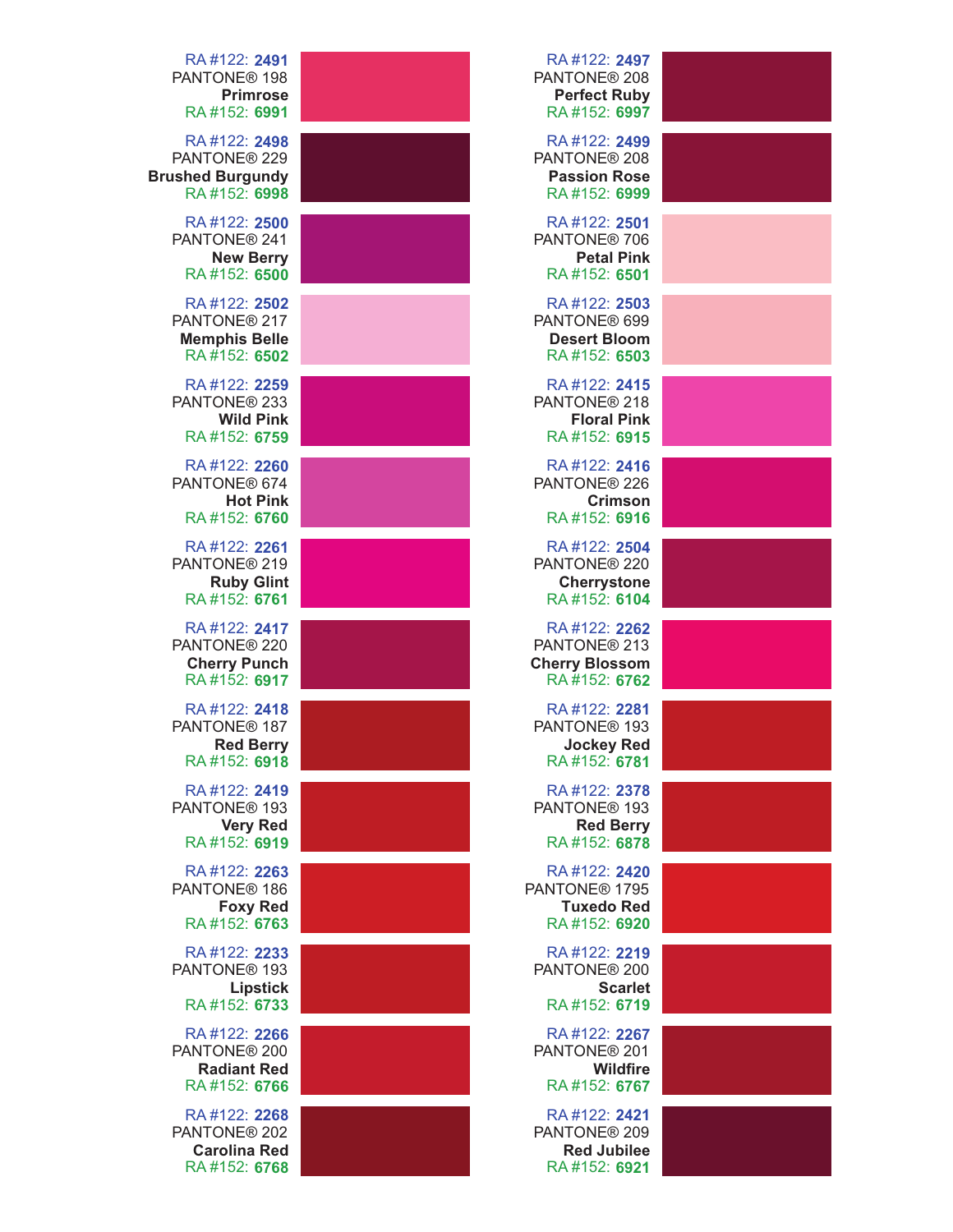| RA#122: 2505<br>PANTONE <sup>®</sup> 201<br><b>Antique Red</b><br>RA#152: 6105        | RA#122: 2270<br>PANTONE <sup>®</sup> 194<br><b>Cranberry</b><br>RA#152: 6770     |
|---------------------------------------------------------------------------------------|----------------------------------------------------------------------------------|
| RA#122: 2507<br>PANTONE <sup>®</sup> 207<br><b>Candy Apple Red</b><br>RA#152: 6507    | RA#122: 2506<br>PANTONE <sup>®</sup> 200<br><b>Devil Red</b><br>RA#152: 6106     |
| RA#122: 2509<br>PANTONE <sup>®</sup> 184<br><b>Bitteroot</b><br>RA#152: 6509          | RA#122: 2508<br>PANTONE <sup>®</sup> 199<br><b>Rosewood</b><br>RA#152: 6508      |
| RA#122: 2413<br>PANTONE® 474<br>Flesh<br>RA#152: 6913                                 | RA#122: 2377<br>PANTONE® 488<br><b>Bisque</b><br>RA#152: 6877                    |
| RA#122: 2255<br>PANTONE® 699<br><b>Opal Mist</b><br>RA#152: 6755                      | RA#122: 2253<br>PANTONE <sup>®</sup> 169<br><b>Flesh Pink</b><br>RA#152: 6753    |
| RA#122: 2257<br>PANTONE <sup>®</sup> 162<br><b>Peach</b><br>RA#152: 6757              | RA#122: 2256<br>PANTONE <sup>®</sup> 1555<br><b>Tawny</b><br>RA#152: 6756        |
| RA#122: 2258<br>PANTONE® 1625<br><b>Flamingo</b><br>RA#152: 6758                      | RA#122: 2294<br>PANTONE <sup>®</sup> 1635<br><b>Melon</b><br>RA#152: 6794        |
| RA#122: 2277<br>PANTONE <sup>®</sup> 1787<br><b>Persimmon</b><br>RA#152: 6777         | RA#122: 2414<br>PANTONE <sup>®</sup> 170<br>Coral<br>RA#152: 6914                |
| RA#122: 2511<br>PANTONE <sup>®</sup> 169<br><b>Illusion</b><br>RA#152: 6511           | RA#122: 2510<br>PANTONE <sup>®</sup> 162<br><b>Peach Blossom</b><br>RA#152: 6510 |
| RA#122: 2513<br>PANTONE <sup>®</sup> 179<br>Honeysuckle<br>RA#152: 6513               | RA#122: 2512<br>PANTONE <sup>®</sup> 170<br><b>Melonade</b><br>RA#152: 6512      |
| RA#122: 2515<br>PANTONE <sup>®</sup> 3275<br><b>Bluestone</b><br>RA#152: 6515         | RA#122: 2514<br>PANTONE <sup>®</sup> 3282<br><b>Brite Jade</b><br>RA#152: 6514   |
| RA#122: 2517<br>PANTONE <sup>®</sup> 3242<br><b>Seafrost</b><br>RA#152: 6517          | RA#122: 2516<br>PANTONE <sup>®</sup> 3255<br><b>Aqua Pearl</b><br>RA#152: 6516   |
| RA#122: 2518<br>PANTONE <sup>®</sup> 3115<br><b>Indian Ocean Blue</b><br>RA#152: 6518 | RA#122: 2492<br>PANTONE <sup>®</sup> 321<br>J. Turquoise<br>RA#152: 6992         |
| RA#122: 2520<br>PANTONE® 299<br><b>Mid Windsor</b><br>RA#152: 6520                    | RA#122: 2519<br>PANTONE <sup>®</sup> 2995<br><b>Surf Blue</b><br>RA#152: 6519    |
|                                                                                       |                                                                                  |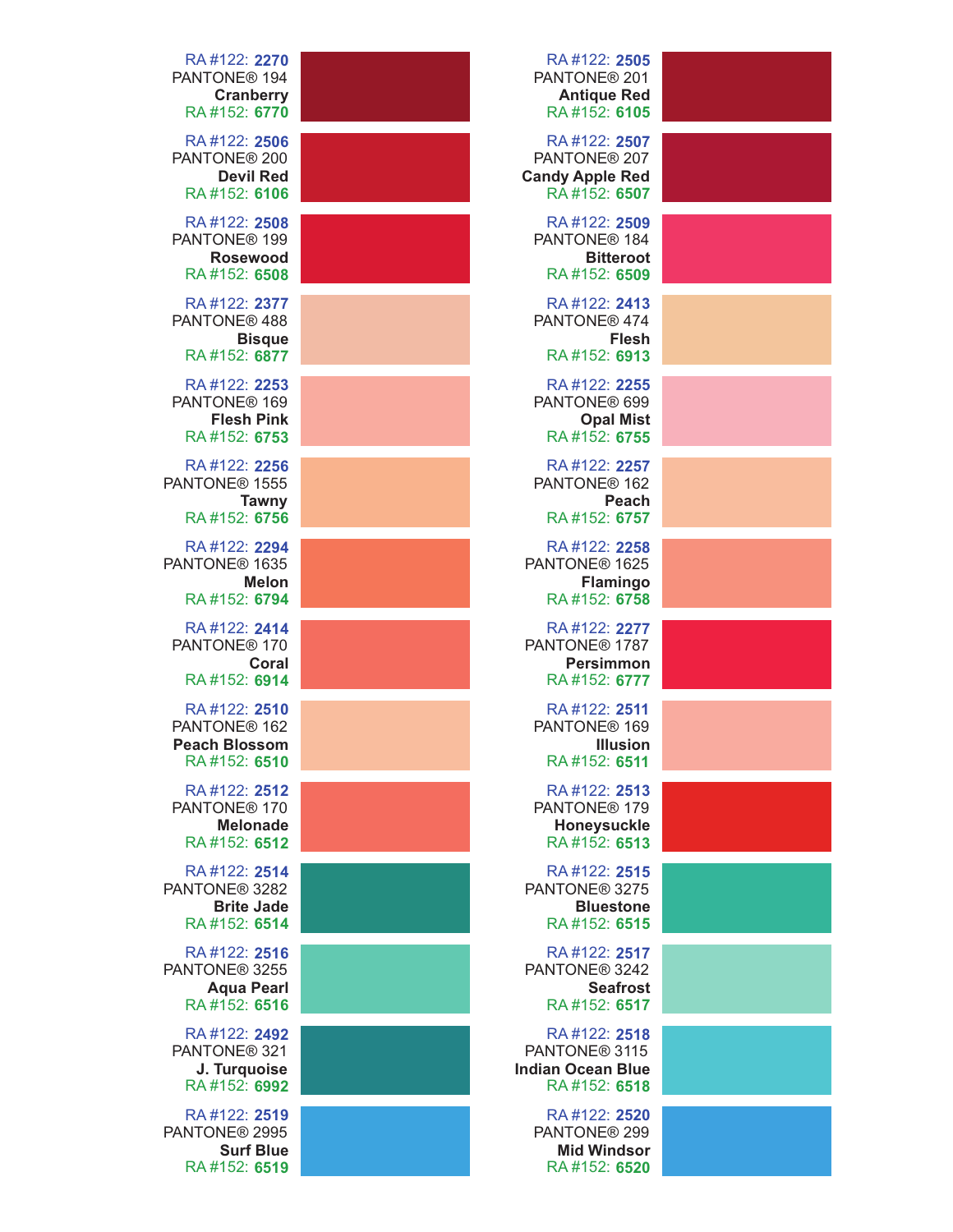| RA#122: 2589<br>PANTONE <sup>®</sup> 303<br><b>Deep Windsor</b><br>RA#152: 6589  | RA#122: 2620<br>PANTONE <sup>®</sup> 296<br><b>Pro Dark Blue</b><br>RA#152: 6620    |  |
|----------------------------------------------------------------------------------|-------------------------------------------------------------------------------------|--|
| RA#122: 2521<br>PANTONE <sup>®</sup> 3155<br><b>Mallard Blue</b><br>RA#152: 6521 | RA#122: 2239<br>PANTONE <sup>®</sup> 283<br><b>Sky Blue</b><br>RA#152: 6739         |  |
| RA#122: 2304<br>PANTONE <sup>®</sup> 2708<br><b>Lake Blue</b><br>RA#152: 6804    | RA#122: 2614<br>PANTONE <sup>®</sup> 2718<br><b>Pro Lusty Blue</b><br>RA#152: 6614  |  |
| RA#122: 2275<br>PANTONE <sup>®</sup> 652<br><b>Slate Blue</b><br>RA#152: 6775    | RA#122: 2305<br>PANTONE® 636<br><b>Blue Frost</b><br>RA#152: 6805                   |  |
| RA#122: 2306<br>PANTONE <sup>®</sup> 311<br><b>Periwinkle</b><br>RA#152: 6806    | RA#122: 2307<br>PANTONE <sup>®</sup> 312<br><b>Aquamarine</b><br>RA#152: 6807       |  |
| RA#122: 2389<br>PANTONE® 639<br><b>California Blue</b><br>RA#152: 6889           | RA#122: 2441<br>PANTONE <sup>®</sup> 2925<br><b>Baltic Blue</b><br>RA#152: 6941     |  |
| RA#122: 2442<br>PANTONE <sup>®</sup> 2945<br><b>Solar Blue</b><br>RA#152: 6942   | RA#122: 2388<br>PANTONE <sup>®</sup> 2925<br><b>Pacific Blue</b><br>RA#152: 6888    |  |
| RA#122: 2730<br>PANTONE <sup>®</sup> 299<br><b>Boo Boo Blue</b><br>RA#152: 6430  | RA#122: 2737<br>PANTONE <sup>®</sup> 3015<br><b>Pro Band Blue</b><br>RA#152: 6437   |  |
| RA#122: 2740<br>PANTONE <sup>®</sup> 307<br><b>Pro Peacock</b><br>RA#152: 6440   | RA#122: 2222<br>PANTONE <sup>®</sup> 317<br><b>Light Blue</b><br>RA#152: 6722       |  |
| RA#122: 2210<br>PANTONE® 2748<br><b>Royal</b><br>RA#152: 6710                    | RA#122: 2438<br>PANTONE <sup>®</sup> 280<br><b>Blue Suede</b><br>RA#152: 6938       |  |
| RA#122: 2302<br>PANTONE <sup>®</sup> 653<br><b>Imperial Blue</b><br>RA#152: 6802 | RA#122: 2522<br>PANTONE <sup>®</sup> 2708<br><b>Bridgeport Blue</b><br>RA#152: 6522 |  |
| RA#122: 2523<br>PANTONE <sup>®</sup> 653<br><b>China Blue</b><br>RA#152: 6523    | RA#122: 2612<br>PANTONE <sup>®</sup> 647<br><b>Pro Imperial</b><br>RA#152: 6612     |  |
| RA#122: 2524<br>PANTONE® 645<br><b>Country Blue</b><br>RA#152: 6524              | RA#122: 2525<br>PANTONE® 657<br><b>Heron Blue</b><br>RA#152: 6525                   |  |
| RA#122: 2624<br>PANTONE® 645<br><b>Pro Saxon</b><br>RA#152: 6624                 | RA#122: 2526<br>PANTONE <sup>®</sup> 279<br><b>Bright Blue</b><br>RA#152: 6526      |  |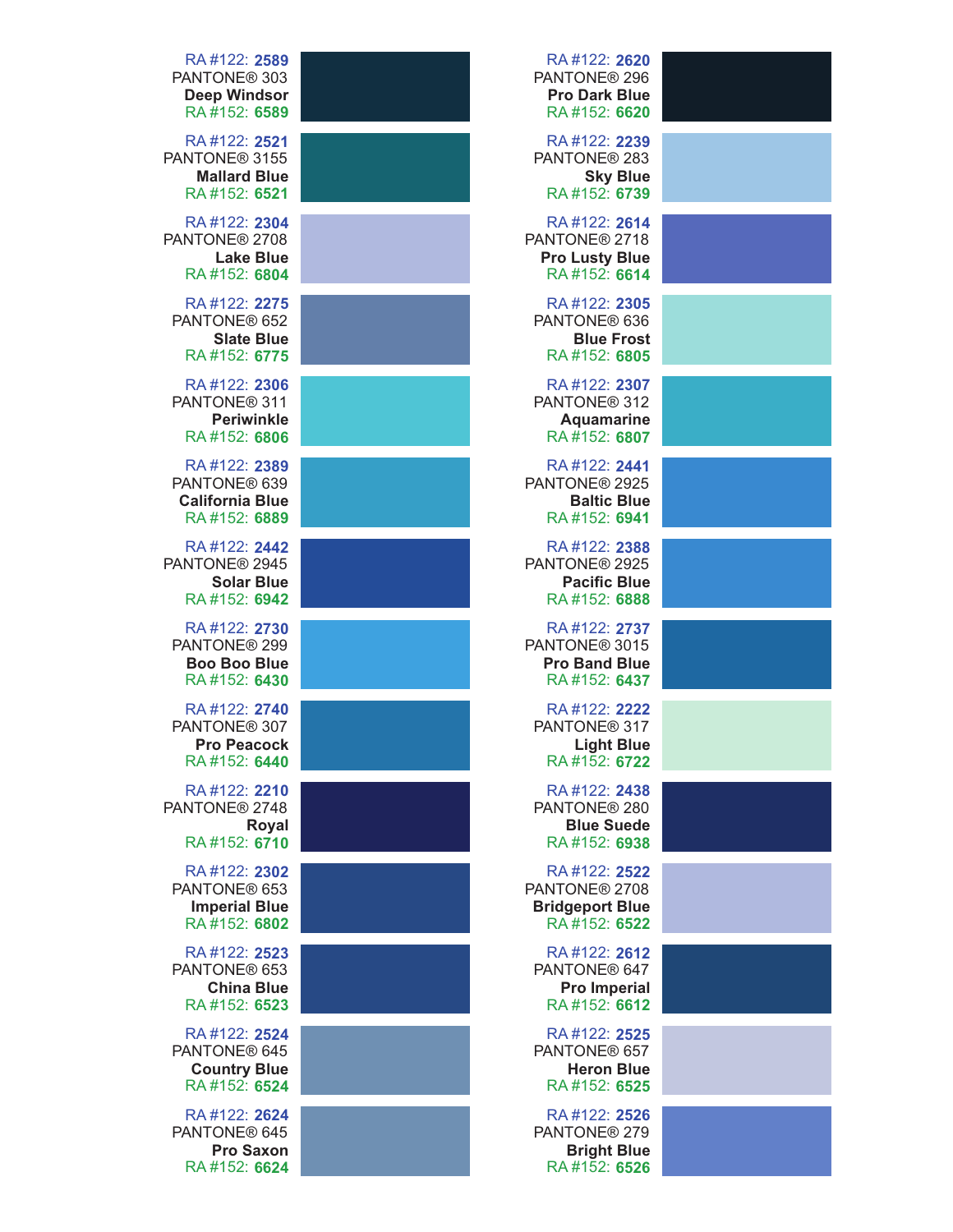| RA#122: 2619<br>PANTONE <sup>®</sup> 293<br><b>Pro Brilliance</b><br>RA#152: 6619   | RA#122: 2527<br>PANTONE <sup>®</sup> 660<br><b>Soldier Blue</b><br>RA#152: 6527   |
|-------------------------------------------------------------------------------------|-----------------------------------------------------------------------------------|
| RA#122: 2529<br>PANTONE® 285<br><b>Dolphin Blue</b><br>RA#152: 6529                 | RA#122: 2528<br>PANTONE <sup>®</sup> 279<br><b>Atlantis Blue</b><br>RA#152: 6528  |
| RA#122: 2531<br>PANTONE® 290<br><b>Dana Blue</b><br>RA#152: 6531                    | RA#122: 2530<br>PANTONE <sup>®</sup> 284<br><b>Caribbean Blue</b><br>RA#152: 6530 |
| RA#122: 2533<br>PANTONE® 2915<br>Ozone<br>RA#152: 6533                              | RA#122: 2532<br>PANTONE <sup>®</sup> 290<br><b>Cadet Blue</b><br>RA#152: 6532     |
| RA#122: 2439<br>PANTONE® 654<br><b>Blue Ribbon</b><br>RA#152: 6939                  | RA#122: 2534<br>PANTONE <sup>®</sup> 2955<br><b>Salem Blue</b><br>RA#152: 6534    |
| RA#122: 2440<br>PANTONE <sup>®</sup> 2766<br><b>Blue Ink</b><br>RA#152: 6940        | RA#122: 2625<br>PANTONE <sup>®</sup> 2758<br><b>Pro Navy</b><br>RA#152: 6625      |
| RA#122: 2647<br>PANTONE <sup>®</sup> 289<br><b>Pro College Blue</b><br>RA#152: 6647 | RA#122: 2613<br>PANTONE <sup>®</sup> 282<br><b>Pro Midnight</b><br>RA#152: 6613   |
| RA#122: 2450<br>PANTONE <sup>®</sup> 5255<br><b>Fleet Blue</b><br>RA#152: 6950      | RA#122: 2386<br>PANTONE <sup>®</sup> 533<br><b>Light Midnight</b><br>RA#152: 6886 |
| RA#122: 2603<br>PANTONE <sup>®</sup> 2767<br><b>Flag Blue</b><br>RA#152: 6603       | RA#122: 2303<br>PANTONE <sup>®</sup> 2768<br><b>Light Navy</b><br>RA#152: 6803    |
| RA#122: 2215<br>PANTONE <sup>®</sup> 2767<br><b>Navy</b><br>RA#152: 6715            | RA#122: 2609<br>PANTONE <sup>®</sup> 282<br><b>TH Navy</b><br>RA#152: 6609        |
| RA#122: 2382<br>PANTONE® 643<br><b>Pastel Blue</b><br>RA#152: 6882                  | RA#122: 2387<br>PANTONE <sup>®</sup> 2767<br><b>Midnight Navy</b><br>RA#152: 6887 |
| RA#122: 2300<br>PANTONE <sup>®</sup> 277<br><b>Ice Blue</b><br>RA#152: 6800         | RA#122: 2598<br>PANTONE <sup>®</sup> 657<br><b>Blue Hint</b><br>RA#152: 6598      |
| RA#122: 2206<br>PANTONE <sup>®</sup> 278<br><b>Baby Blue</b><br>RA#152: 6706        | RA#122: 2283<br>PANTONE® 2706<br><b>Paris Blue</b><br>RA#152: 6783                |
| RA#122: 2383<br>PANTONE <sup>®</sup> 2717<br><b>Cristy Blue</b><br>RA#152: 6883     | RA#122: 2269<br>PANTONE <sup>®</sup> 2708<br><b>Sun Blue</b><br>RA#152: 6769      |
|                                                                                     |                                                                                   |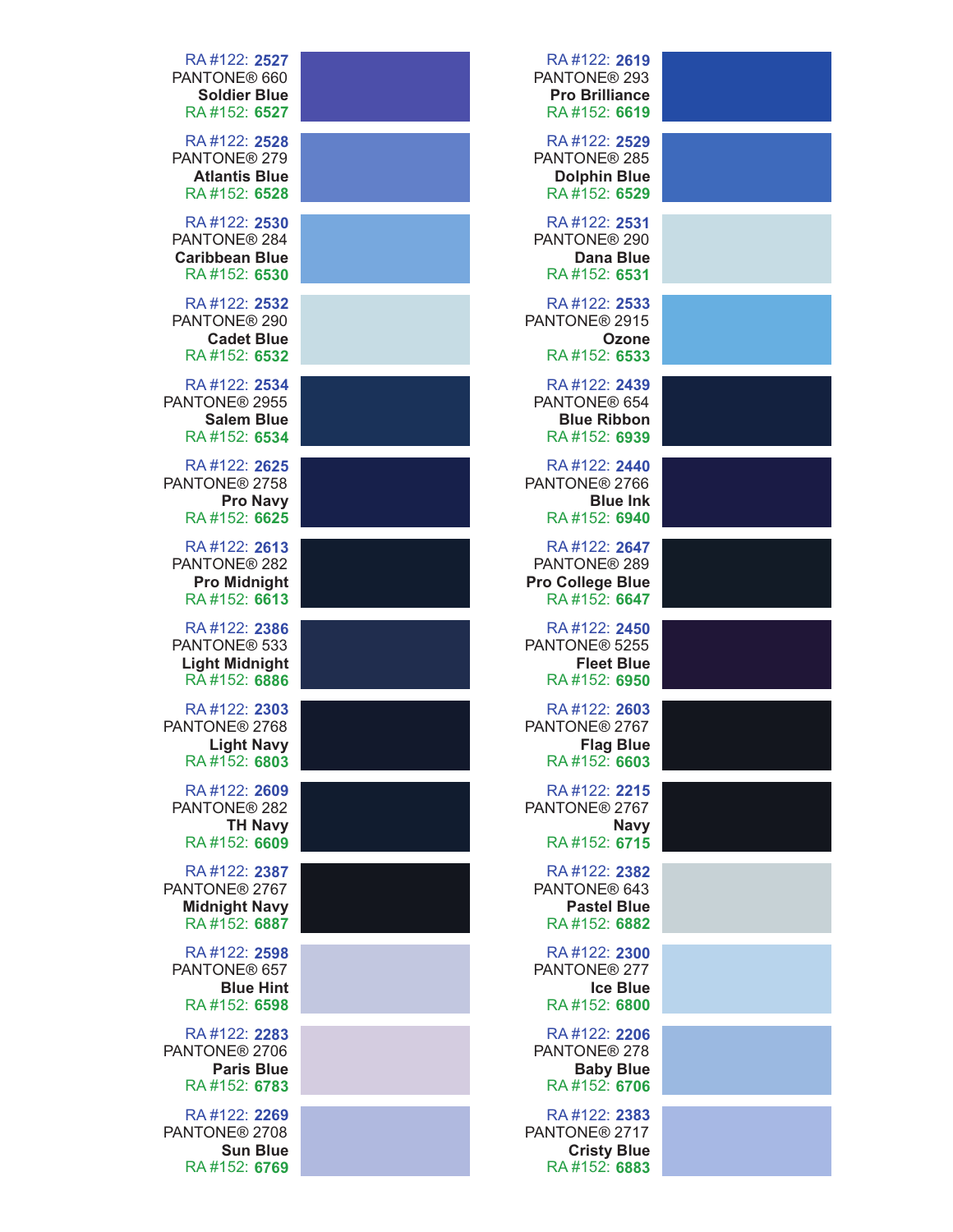| RA#122: 2433<br>PANTONE® 292<br><b>Ultra Blue</b>                                      | RA#122: 2434<br>PANTONE <sup>®</sup> 284<br><b>Tropic Blue</b>                      |  |
|----------------------------------------------------------------------------------------|-------------------------------------------------------------------------------------|--|
| RA#152: 6933<br>RA#122: 2435                                                           | RA#152: 6934<br>RA#122: 2301                                                        |  |
| PANTONE <sup>®</sup> 279<br><b>Blue Horizon</b><br>RA#152: 6935                        | PANTONE® 659<br><b>Oriental Blue</b><br>RA#152: 6801                                |  |
| RA#122: 2245<br>PANTONE <sup>®</sup> 652<br>Copen<br>RA#152: 6745                      | RA#122: 2384<br>PANTONE <sup>®</sup> 2718<br><b>Jay Blue</b><br>RA#152: 6884        |  |
| RA#122: 2220<br>PANTONE® 661<br><b>Blue</b>                                            | RA#122: 2280<br>PANTONE® 661<br><b>Sapphire</b>                                     |  |
| RA#152: 6720                                                                           | RA#152: 6780                                                                        |  |
| RA#122: 2627<br>PANTONE <sup>®</sup> 288<br><b>Pro Royal</b><br>RA#152: 6627           | RA#122: 2436<br>PANTONE® 287<br><b>Fire Blue</b><br>RA#152: 6936                    |  |
| RA#122: 2385<br>PANTONE® 661<br><b>Jamie Blue</b><br>RA#152: 6885                      | RA#122: 2437<br>PANTONE <sup>®</sup> 2746<br><b>Empire Blue</b><br>RA#152: 6937     |  |
| RA#122: 2535<br>PANTONE <sup>®</sup> 5477<br><b>Enchanted Sea</b><br>RA#152: 6535      | RA#122: 2617<br>PANTONE <sup>®</sup> 5425<br><b>Pro Twinkle</b><br>RA#152: 6617     |  |
| RA#122: 2536<br>PANTONE <sup>®</sup> 651<br><b>Rockport Blue</b><br>RA#152: 6536       | RA#122: 2577<br>PANTONE <sup>®</sup> 549<br><b>Wonder Blue</b><br>RA#152: 6577      |  |
| RA#122: 2540<br>PANTONE® 429<br><b>Traditional Gray</b><br>RA#152: 6540                | RA#122: 2537<br>PANTONE <sup>®</sup> 421<br><b>Steel</b><br>RA#152: 6537            |  |
| RA#122: 2741<br>PANTONE <sup>®</sup> Cool Gray<br>5<br><b>Pro Pearl</b>                | RA#122: 2733<br>PANTONE <sup>®</sup> Cool Gray<br>4<br><b>Pro Cool Gray</b>         |  |
| RA#152: 6441<br>RA#122: 2538<br>PANTONE <sup>®</sup> Warm                              | RA#152: 6433<br>RA#122: 2539                                                        |  |
| Gray 3<br><b>Stainless Steel</b><br>RA#152: 6538                                       | PANTONE® 420<br><b>Chrome</b><br>RA#152: 6539                                       |  |
| RA#122: 2618<br>PANTONE <sup>®</sup> 429<br><b>Pro Night Sky</b>                       | RA#122: 2731<br>PANTONE® Cool Gray<br>9<br>Gull                                     |  |
| RA#152: 6618                                                                           | RA#152: 6431                                                                        |  |
| RA#122: 2729<br>PANTONE <sup>®</sup> Cool Gray<br>11<br><b>Mineral</b><br>RA#152: 6429 | RA#122: 2541<br>PANTONE <sup>®</sup> Black 7<br><b>Black Chrome</b><br>RA#152: 6541 |  |
|                                                                                        |                                                                                     |  |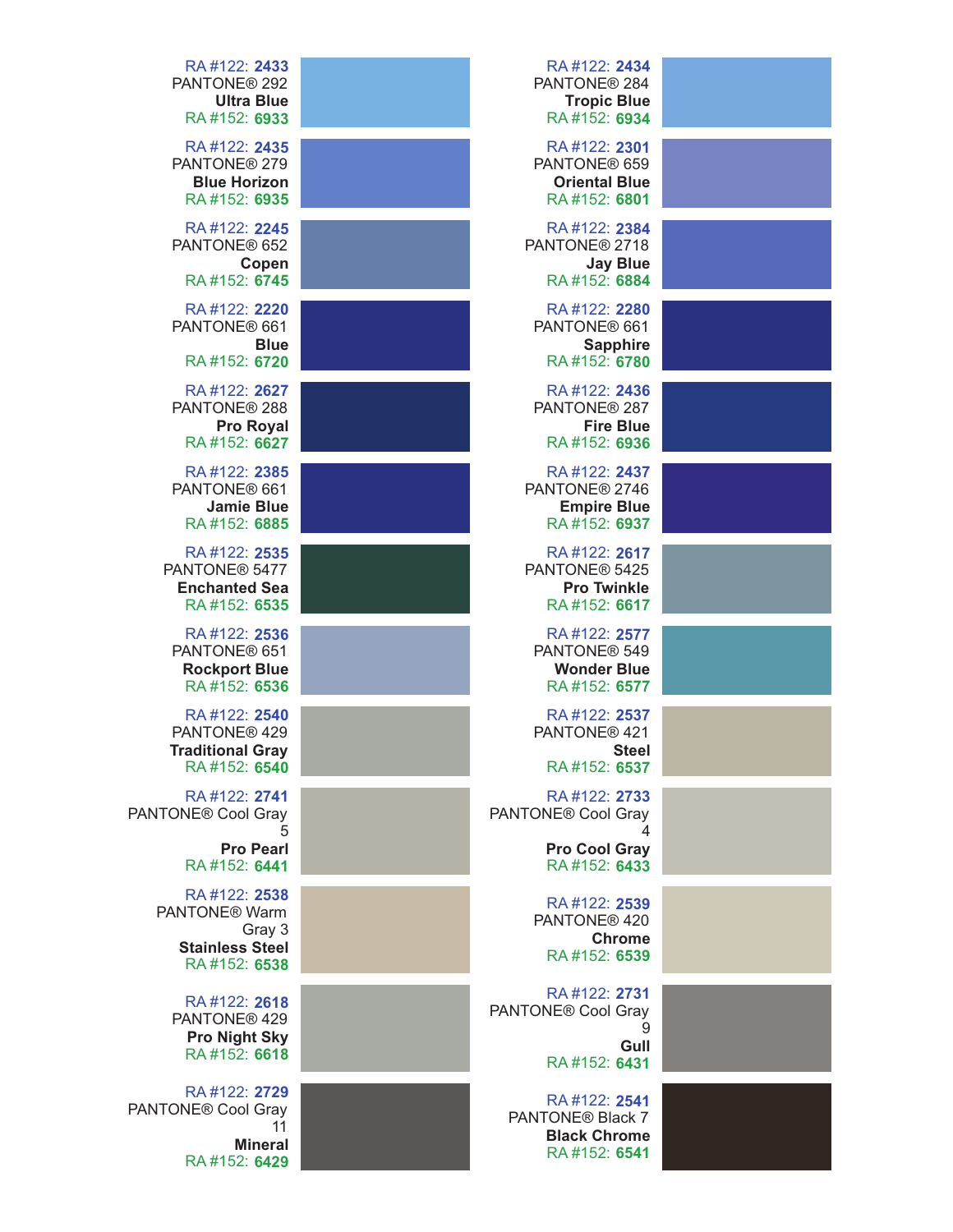| RA#122: 2271<br>PANTONE® 5235<br><b>Heather</b>                                  | RA#122: 2272<br>PANTONE® 480<br><b>Grape</b>                                      |  |
|----------------------------------------------------------------------------------|-----------------------------------------------------------------------------------|--|
| RA#152: 6771                                                                     | RA#152: 6772                                                                      |  |
| RA#122: 2314<br>PANTONE <sup>®</sup> 5215<br><b>Satin Wine</b><br>RA#152: 6814   | RA#122: 2422<br>PANTONE® 5205<br><b>Ducky Mauve</b><br>RA#152: 6922               |  |
| RA#122: 2423<br>PANTONE <sup>®</sup> 1895<br><b>Pale Orchid</b><br>RA#152: 6923  | RA#122: 2379<br>PANTONE® 679<br>Orchid<br>RA#152: 6879                            |  |
| RA#122: 2276<br>PANTONE® 671<br>Lavender<br>RA#152: 6776                         | RA#122: 2285<br>PANTONE® 250<br><b>Violet</b><br>RA#152: 6785                     |  |
| RA#122: 2424<br>PANTONE <sup>®</sup> 521<br><b>Cachet</b><br>RA#152: 6924        | RA#122: 2286<br>PANTONE <sup>®</sup> 2635<br><b>Tulip</b><br>RA#152: 6786         |  |
| RA#122: 2588<br>PANTONE <sup>®</sup> 251<br><b>Mid Lilac</b><br>RA#152: 6588     | RA#122: 2600<br>PANTONE <sup>®</sup> 525<br><b>Port Wine</b><br>RA#152: 6600      |  |
| RA#122: 2616<br>PANTONE® 518<br><b>Pro Maroon</b><br>RA#152: 6616                | RA#122: 2425<br>PANTONE <sup>®</sup> 2587<br><b>Laurie Lilac</b><br>RA#152: 6925  |  |
| RA#122: 2288<br>PANTONE <sup>®</sup> 528<br><b>Iris</b><br>RA#152: 6788          | RA#122: 2426<br>PANTONE <sup>®</sup> 258<br><b>Raspberry</b><br>RA#152: 6926      |  |
| RA#122: 2380<br>PANTONE® 2613<br><b>Mulberry</b><br>RA#152: 6880                 | RA#122: 2490<br>PANTONE® 519<br><b>Plum Wine</b><br>RA#152: 6990                  |  |
| RA#122: 2429<br>PANTONE <sup>®</sup> 2748<br><b>Purple Twist</b><br>RA#152: 6929 | RA#122: 2427<br>PANTONE <sup>®</sup> 2756<br><b>Violet Blue</b><br>RA#152: 6927   |  |
| RA#122: 2428<br>PANTONE <sup>®</sup> 2755<br><b>Purple Maze</b><br>RA#152: 6928  | RA#122: 2736<br>PANTONE <sup>®</sup> 274<br><b>Pro Brite Star</b><br>RA#152: 6436 |  |
| RA#122: 2742<br>PANTONE <sup>®</sup> 273<br><b>Pro Violet</b><br>RA#152: 6442    | RA#122: 2628<br>PANTONE <sup>®</sup> 2755<br><b>Pro Purple</b><br>RA#152: 6628    |  |
| RA#122: 2254<br>PANTONE <sup>®</sup> 2587<br><b>Puprle</b><br>RA#152: 6754       | RA#122: 2430<br>PANTONE <sup>®</sup> 2607<br><b>Purple Shadow</b><br>RA#152: 6930 |  |
| RA#122: 2381<br>PANTONE® 2627<br><b>Dark Purple</b><br>RA#152: 6881              | RA#122: 2287<br>PANTONE <sup>®</sup> 272<br><b>Mauve</b><br>RA#152: 6787          |  |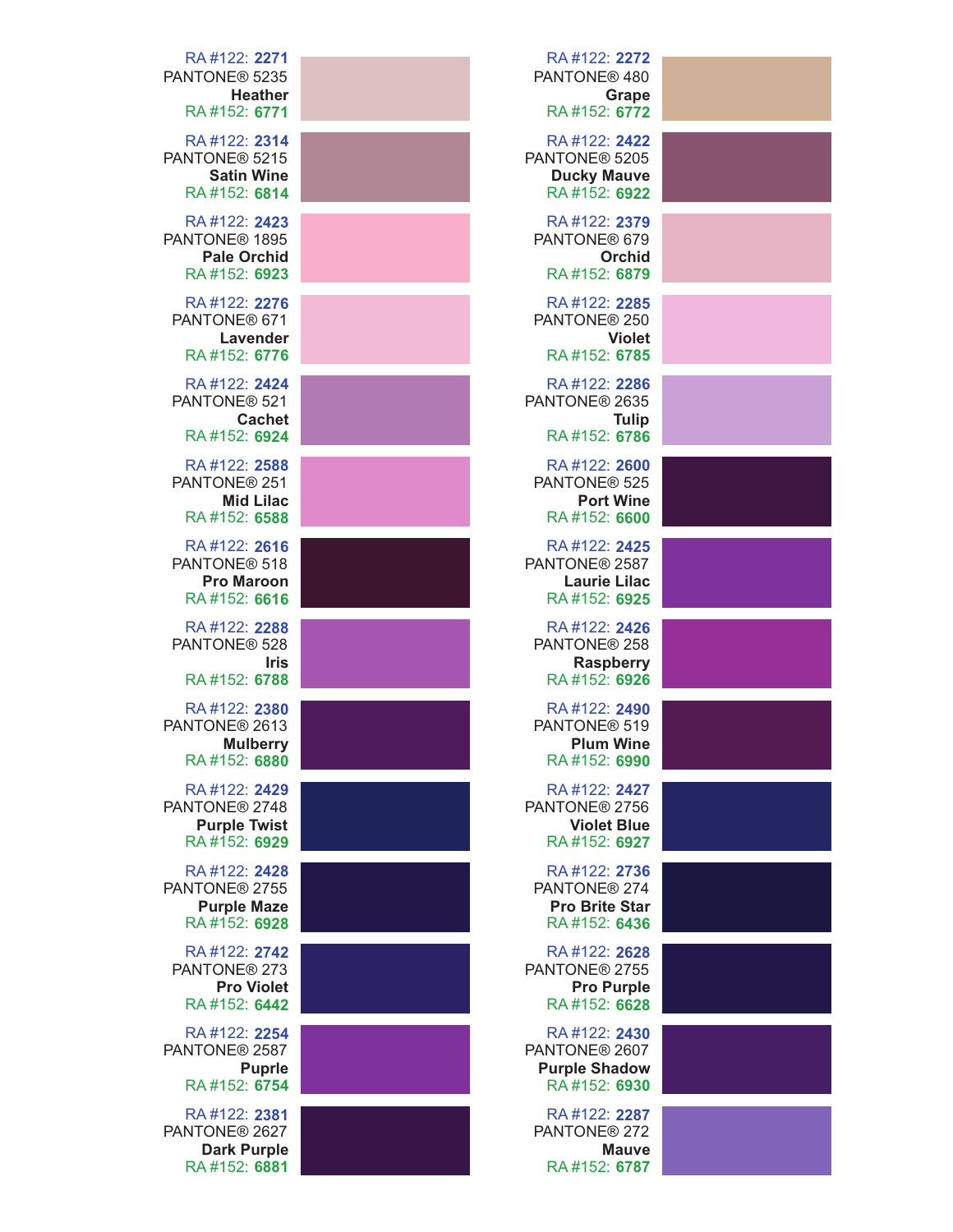| RA#122: 2590<br>PANTONE <sup>®</sup> 234<br><b>Hot Peony</b><br>RA#152: 6590      |                    | RA#122: 2431<br>PANTONE <sup>®</sup> 2695<br><b>Purple Accent</b><br>RA#152: 6931 |
|-----------------------------------------------------------------------------------|--------------------|-----------------------------------------------------------------------------------|
| RA#122: 2432<br>PANTONE® 220<br><b>Strawberry</b><br>RA#152: 6932                 | <b>Passion</b>     | RA#122: 2291<br>PANTONE <sup>®</sup> 233<br>RA#152: 6791                          |
| RA#122: 2308<br>PANTONE <sup>®</sup> 549<br><b>Misty</b><br>RA#152: 6808          | Plum               | RA#122: 2292<br>PANTONE <sup>®</sup> 513<br>RA#152: 6792                          |
| RA#122: 2309<br>PANTONE <sup>®</sup> 5483<br>Teal<br>RA#152: 6809                 | <b>Mystic Teal</b> | RA#122: 2443<br>PANTONE <sup>®</sup> 5483<br>RA#152: 6943                         |
| RA#122: 2310<br>PANTONE <sup>®</sup> 318<br><b>Mint Julep</b><br>RA#152: 6810     | <b>Dark Teal</b>   | RA#122: 2444<br>PANTONE <sup>®</sup> 303<br>RA#152: 6944                          |
| RA#122: 2445<br>PANTONE <sup>®</sup> 322<br>M.D. Green<br>RA#152: 6945            | <b>Turquoise</b>   | RA#122: 2204<br>PANTONE <sup>®</sup> 3105<br>RA#152: 6704                         |
| RA#122: 2312<br>PANTONE <sup>®</sup> 346<br><b>Isle Green</b><br>RA#152: 6812     | <b>Seafoam</b>     | RA#122: 2311<br>PANTONE <sup>®</sup> 346<br>RA#152: 6811                          |
| RA#122: 2446<br>PANTONE <sup>®</sup> 3155<br><b>Oceanic Green</b><br>RA#152: 6946 | <b>Peppermint</b>  | RA#122: 2390<br>PANTONE <sup>®</sup> 3258<br>RA#152: 6890                         |
| RA#122: 2447<br>PANTONE <sup>®</sup> 323<br><b>Garden Green</b><br>RA#152: 6947   | <b>Pro Teal</b>    | RA#122: 2621<br>PANTONE <sup>®</sup> 315<br>RA#152: 6621                          |
| RA#122: 2391<br>PANTONE <sup>®</sup> 3282<br><b>Pine Green</b><br>RA#152: 6891    | <b>Pro Green</b>   | RA#122: 2735<br>PANTONE <sup>®</sup> 329<br>RA#152: 6435                          |
| RA#122: 2449<br>PANTONE <sup>®</sup> 323<br><b>Fern Green</b><br>RA#152: 6949     | <b>Greenstone</b>  | RA#122: 2448<br>PANTONE <sup>®</sup> 3295<br>RA#152: 6948                         |
| RA#122: 2241<br>PANTONE <sup>®</sup> 5645<br><b>Palm Leaf</b><br>RA#152: 6741     | <b>Pro Hunter</b>  | RA#122: 2615<br>PANTONE <sup>®</sup> 329<br>RA#152: 6615                          |
| RA#122: 2221<br>PANTONE <sup>®</sup> 5635<br><b>Willow</b><br>RA#152: 6721        | <b>Flite Green</b> | RA#122: 2282<br>PANTONE <sup>®</sup> 578<br>RA#152: 6782                          |
| RA#122: 2278<br>PANTONE <sup>®</sup> 556<br><b>Moss</b><br>RA#152: 6778           | <b>Sprite</b>      | RA#122: 2313<br>PANTONE <sup>®</sup> 629<br>RA#152: 6813                          |
|                                                                                   |                    |                                                                                   |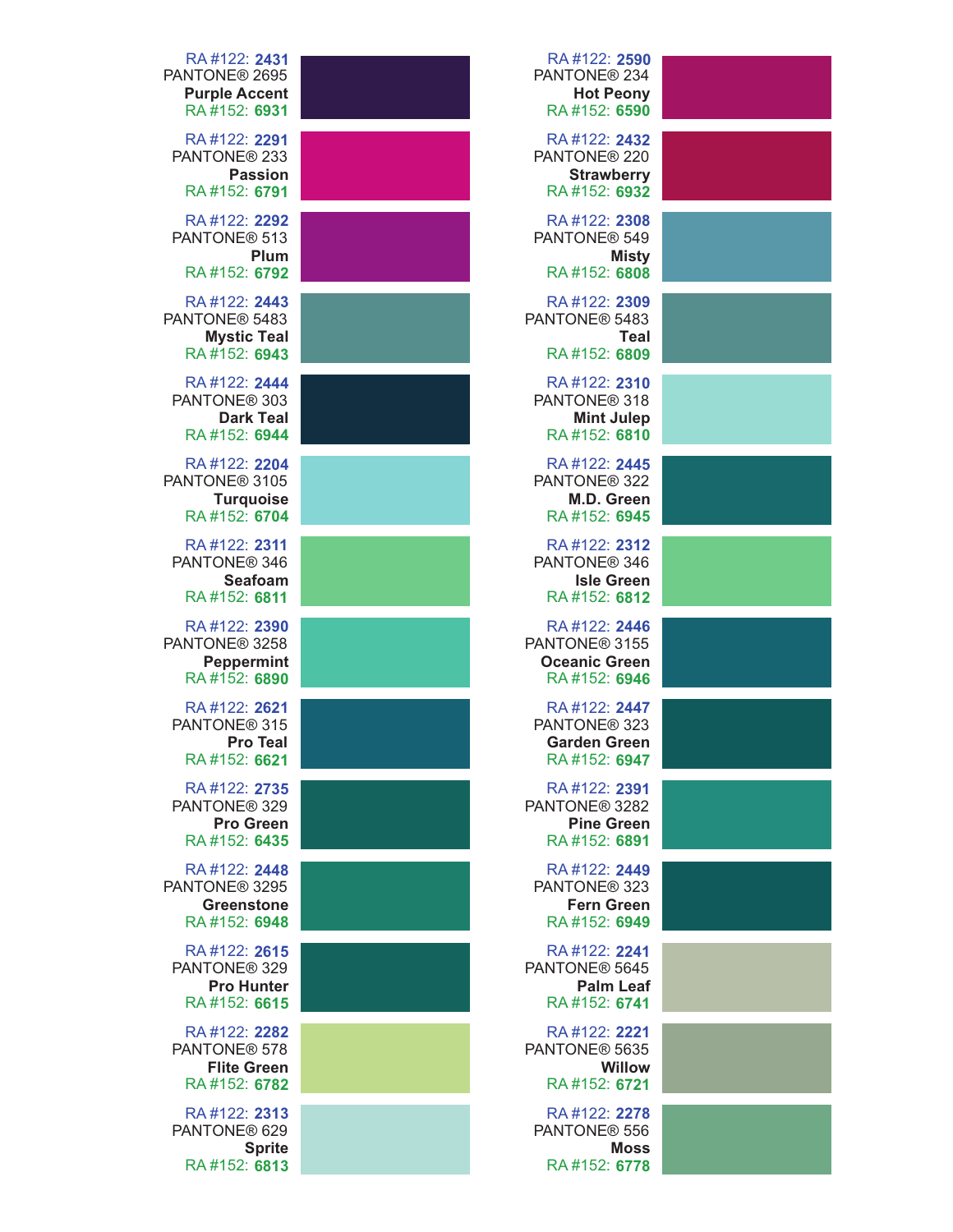| RA#122: 2594<br>PANTONE <sup>®</sup> 556<br>Wintergreen<br>RA#152: 6594         | RA #122: <b>2451</b><br>PANTONE® 3292<br><b>Green Forest</b><br>RA#152: 6951       |
|---------------------------------------------------------------------------------|------------------------------------------------------------------------------------|
| RA#122: 2743<br>PANTONE <sup>®</sup> 3292<br><b>Pro Forest</b><br>RA#152: 6443  | RA#122: 2392<br>PANTONE <sup>®</sup> 5545<br><b>Harbor Green</b><br>RA#152: 6892   |
| RA#122: 2315<br>PANTONE <sup>®</sup> 3435<br><b>Evergreen</b><br>RA#152: 6815   | RA#122: 2734<br>PANTONE <sup>®</sup> 3308<br><b>Pro Dark Green</b><br>RA#152: 6434 |
| RA#122: 2631<br>PANTONE <sup>®</sup> 560<br><b>Lizzy Lime</b><br>RA#152: 6631   | RA#122: 2411<br>PANTONE <sup>®</sup> Black 3<br>D.H. Green<br>RA#152: 6911         |
| RA#122: 2316<br>PANTONE® 607<br><b>Celery</b><br>RA#152: 6816                   | RA#122: 2250<br>PANTONE <sup>®</sup> 5855<br><b>Pistachio</b><br>RA#152: 6750      |
| RA#122: 2317<br>PANTONE <sup>®</sup> 5753<br><b>Olive Drab</b><br>RA#152: 6817  | RA#122: 2202<br>PANTONE <sup>®</sup> 5555<br>Olive<br>RA#152: 6702                 |
| RA#122: 2318<br>PANTONE <sup>®</sup> 317<br><b>Pale Green</b><br>RA#152: 6818   | RA#122: 2452<br>PANTONE <sup>®</sup> 318<br><b>Green Pearl</b><br>RA#152: 6952     |
| RA#122: 2393<br>PANTONE <sup>®</sup> 318<br><b>Sea Mist</b><br>RA#152: 6893     | RA#122: 2238<br>PANTONE <sup>®</sup> 351<br><b>Mint</b><br>RA#152: 6738            |
| RA#122: 2279<br>PANTONE® 367<br><b>Spruce</b><br>RA#152: 6779                   | RA#122: 2211<br>PANTONE® 359<br><b>Nile</b><br>RA#152: 6711                        |
| RA#122: 2319<br>PANTONE <sup>®</sup> 577<br><b>Green Oak</b><br>RA#152: 6819    | RA#122: 2320<br>PANTONE <sup>®</sup> 375<br><b>Erin Green</b><br>RA#152: 6820      |
| RA#122: 2738<br>PANTONE <sup>®</sup> 369<br><b>Pro Erin</b><br>RA#152: 6438     | RA#122: 2214<br>PANTONE <sup>®</sup> 362<br><b>Emerald</b><br>RA#152: 6714         |
| RA#122: 2453<br>PANTONE <sup>®</sup> 356<br><b>Dark Emerald</b><br>RA#152: 6953 | RA#122: 2410<br>PANTONE <sup>®</sup> 356<br><b>Light Kelly</b><br>RA#152: 6910     |
| RA#122: 2240<br>PANTONE <sup>®</sup> 356<br><b>Kelly</b><br>RA#152: 6740        | RA#122: 2208<br>PANTONE <sup>®</sup> 348<br><b>Dark Green</b><br>RA#152: 6708      |
| RA#122: 2454<br>PANTONE <sup>®</sup> 349<br><b>Fleece Green</b><br>RA#152: 6954 | RA#122: 2607<br>PANTONE <sup>®</sup> 336<br><b>TH Green</b><br>RA#152: 6607        |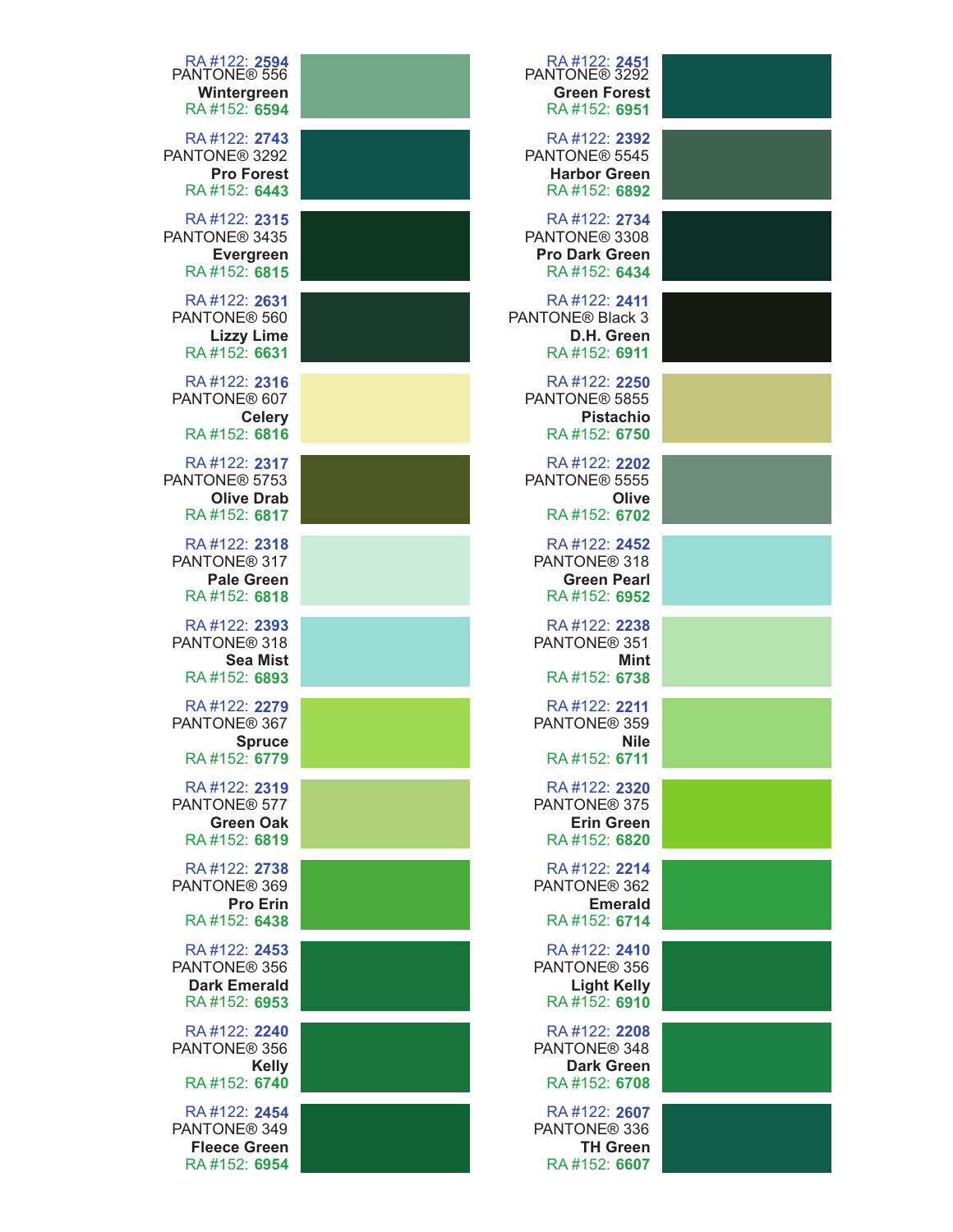| RA#122: 2578<br>PANTONE® 361<br><b>Harvest Green</b><br>RA#152: 6578            | RA#122: 2579<br>PANTONE® 355<br><b>Vibrant Green</b><br>RA#152: 6579              |  |
|---------------------------------------------------------------------------------|-----------------------------------------------------------------------------------|--|
| RA#122: 2580<br>PANTONE <sup>®</sup> 355<br><b>Green Grass</b><br>RA#152: 6580  | RA#122: 2284<br>PANTONE® 349<br><b>Deep Green</b><br>RA#152: 6784                 |  |
| RA#122: 2455<br>PANTONE <sup>®</sup> 342<br><b>Green Bay</b><br>RA#152: 6955    | RA#122: 2597<br>PANTONE <sup>®</sup> 335<br><b>Jungle Green</b><br>RA#152: 6597   |  |
| RA#122: 2456<br>PANTONE <sup>®</sup> 383<br>Peapod<br>RA#152: 6956              | RA#122: 2321<br>PANTONE <sup>®</sup> 376<br><b>Pastoral Green</b><br>RA#152: 6821 |  |
| RA#122: 2457<br>PANTONE <sup>®</sup> 376<br><b>Green Dust</b><br>RA#152: 6957   | RA#122: 2322<br>PANTONE <sup>®</sup> 376<br><b>Ming</b><br>RA#152: 6822           |  |
| RA#122: 2226<br>PANTONE <sup>®</sup> 370<br><b>Meadow</b><br>RA#152: 6726       | RA#122: 2230<br>PANTONE® 384<br><b>Tamarack</b><br>RA#152: 6730                   |  |
| RA#122: 2229<br>PANTONE <sup>®</sup> 378<br><b>Palmetto</b><br>RA#152: 6729     | RA#122: 2458<br>PANTONE <sup>®</sup> 3435<br><b>Green Petal</b><br>RA#152: 6958   |  |
| RA#122: 2595<br>PANTONE <sup>®</sup> 575<br><b>Sage</b><br>RA#152: 6595         | RA#122: 2601<br>PANTONE <sup>®</sup> 5743<br>Hedge<br>RA#152: 6601                |  |
| RA#122: 2209<br>PANTONE <sup>®</sup> 364<br>Green<br>RA#152: 6709               | RA#122: 2459<br>PANTONE® 5467<br><b>Green Sail</b><br>RA#152: 6959                |  |
| RA#122: 2323<br>PANTONE <sup>®</sup> 357<br><b>Holly</b><br>RA#152: 6823        | RA#122: 2460<br>PANTONE <sup>®</sup> 567<br><b>Field Green</b><br>RA#152: 6960    |  |
| RA#122: 2584<br>PANTONE <sup>®</sup> 5743<br><b>Dress Green</b><br>RA#152: 6584 | RA#122: 2542<br>PANTONE <sup>®</sup> 112<br><b>Foliage Green</b><br>RA#152: 6542  |  |
| RA#122: 2543<br>PANTONE <sup>®</sup> 126<br><b>Autumn Green</b><br>RA#152: 6543 | RA#122: 2544<br>PANTONE <sup>®</sup> 119<br><b>Desert Cactus</b><br>RA#152: 6544  |  |
| RA#122: 2545<br>PANTONE <sup>®</sup> 385<br><b>Cypress</b><br>RA#152: 6545      | RA#122: 2546<br>PANTONE <sup>®</sup> 392<br><b>Crescent Moon</b><br>RA#152: 6546  |  |
| RA#122: 2547<br>PANTONE <sup>®</sup> 586<br><b>Pebblestone</b><br>RA#152: 6547  | RA#122: 2548<br>PANTONE <sup>®</sup> 399<br><b>Sun Shadow</b><br>RA#152: 6548     |  |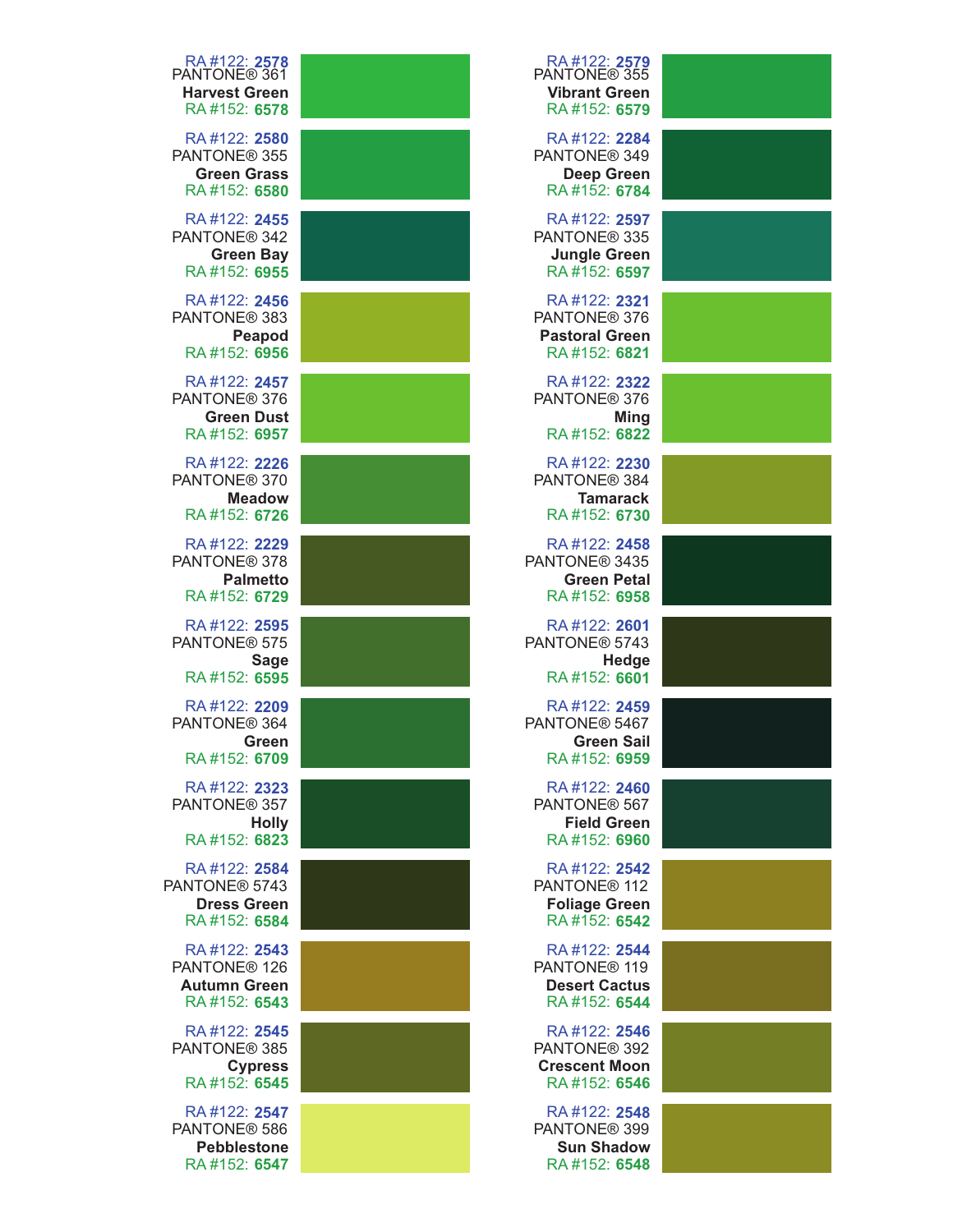| RA#122: <b>2549</b><br>PANTONE® 316<br><b>Blue Spruce</b><br>RA#152: 6549         | RA#122: 2550<br>PANTONE® 5545<br><b>Newport</b><br>RA#152: 6550                     |  |
|-----------------------------------------------------------------------------------|-------------------------------------------------------------------------------------|--|
| RA#122: 2551<br>PANTONE <sup>®</sup> 5555<br><b>Spring Garden</b><br>RA#152: 6551 | RA#122: 2554<br>PANTONE <sup>®</sup> 5615<br><b>Water Lilly</b><br>RA#152: 6554     |  |
| RA#122: 2552<br>PANTONE® 627<br><u>Ivy</u><br>RA#152: 6552                        | RA#122: 2553<br>PANTONE <sup>®</sup> 5605<br><b>Dark Army Green</b><br>RA#152: 6553 |  |
| RA#122: 2728<br>PANTONE <sup>®</sup> 5535<br><b>Army Green</b><br>RA#152: 6428    | RA#122: 2555<br>PANTONE® 579<br><b>Pastel Green</b><br>RA#152: 6555                 |  |
| RA#122: 2556<br>PANTONE <sup>®</sup> 124<br><b>Pollen Gold</b><br>RA#152: 6556    | RA#122: 2557<br>PANTONE <sup>®</sup> 127<br><b>Pale Yellow</b><br>RA#152: 6557      |  |
| RA#122: 2558<br>PANTONE <sup>®</sup> 123<br><b>Buttercup</b><br>RA#152: 6558      | RA#122: 2559<br>PANTONE <sup>®</sup> 1205<br><b>Tusk</b><br>RA#152: 6559            |  |
| RA#122: 2560<br>PANTONE <sup>®</sup> 108<br><b>Moonbeam</b><br>RA#152: 6560       | RA#122: 2561<br>PANTONE <sup>®</sup> 117<br><b>Black Eyed Susie</b><br>RA#152: 6561 |  |
| RA#122: 2562<br>PANTONE <sup>®</sup> 1255<br><b>Bullion</b><br>RA#152: 6562       | RA#122: 2324<br>PANTONE <sup>®</sup> 1205<br><b>Chinese Yellow</b><br>RA#152: 6824  |  |
| RA#122: 2264<br>PANTONE <sup>®</sup> 1205<br><b>Maize</b><br>RA#152: 6764         | RA#122: 2461<br>PANTONE® 460<br>Wheat<br>RA#152: 6961                               |  |
| RA#122: 2732<br>PANTONE <sup>®</sup> 1215<br><b>Pro Maize</b><br>RA#152: 6432     | RA#122: 2234<br>PANTONE <sup>®</sup> 134<br>Glow<br>RA#152: 6734                    |  |
| RA#122: 2408<br>PANTONE <sup>®</sup> 122<br><b>Star Gold</b><br>RA#152: 6908      | RA#122: 2394<br>PANTONE <sup>®</sup> 137<br><b>Mango</b><br>RA#152: 6894            |  |
| RA#122: 2409<br>PANTONE <sup>®</sup> 137<br><b>Yellow Mist</b><br>RA#152: 6909    | RA#122: 2213<br>PANTONE <sup>®</sup> 137<br>Yellow<br>RA#152: 6713                  |  |
| RA#122: 2462<br>PANTONE <sup>®</sup> 108<br><b>Sunflower</b><br>RA#152: 6962      | RA#122: 2325<br>PANTONE <sup>®</sup> 101<br>Lemon<br>RA#152: 6825                   |  |
| RA#122: 2326<br>PANTONE <sup>®</sup> 102<br><b>Daffodil</b><br>RA#152: 6826       | RA#122: 2463<br>PANTONE <sup>®</sup> 1235<br><b>Merit Gold</b><br>RA#152: 6963      |  |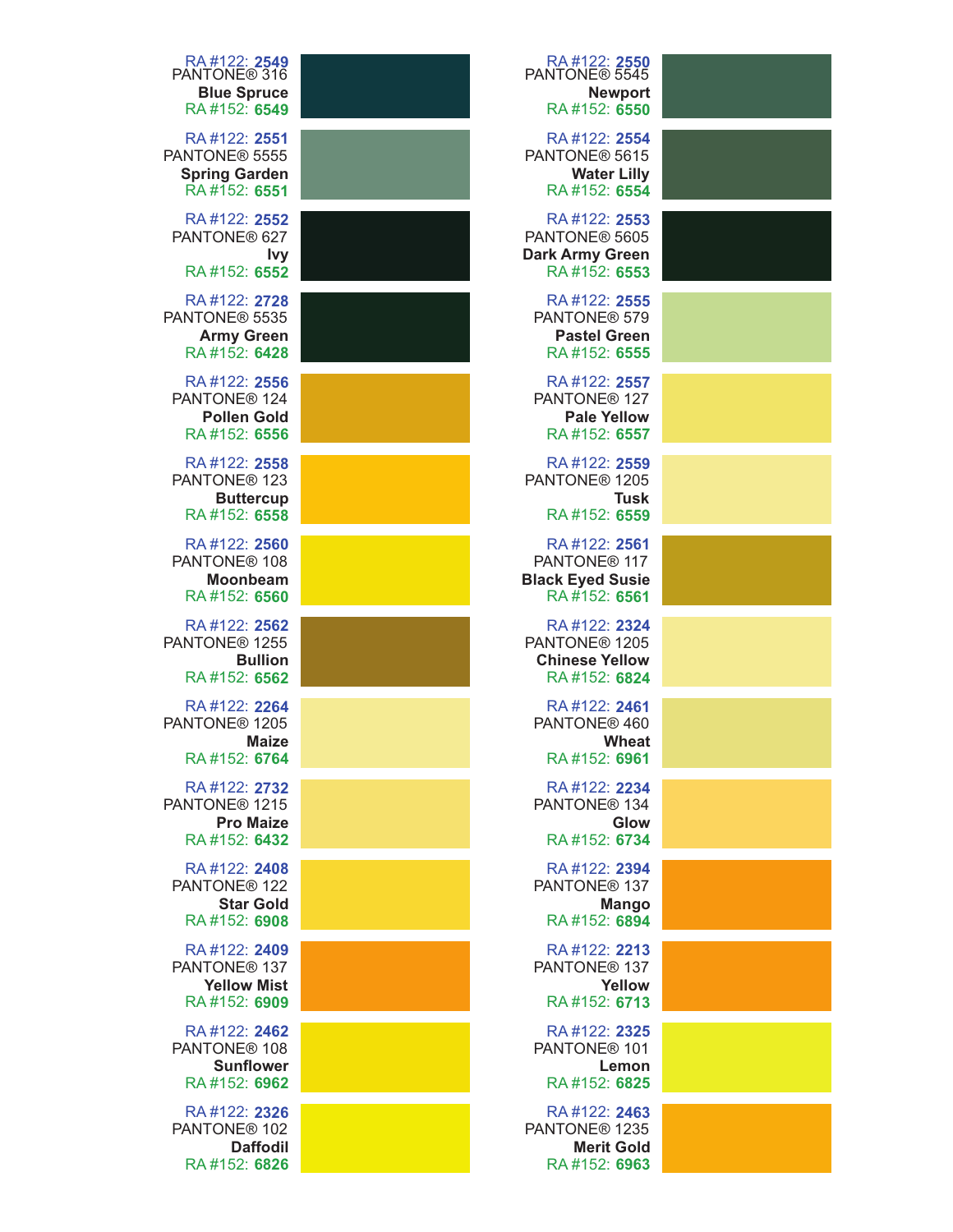| RA#122: 2395<br>PANTONE <sup>®</sup> 1225<br><b>Cornsilk</b>                       | RA#122: 2464<br>PANTONE <sup>®</sup> 123<br><b>Nectar</b>                               |  |
|------------------------------------------------------------------------------------|-----------------------------------------------------------------------------------------|--|
| RA#152: 6895                                                                       | RA#152: 6964                                                                            |  |
| RA#122: 2465<br>PANTONE <sup>®</sup> 136<br><b>Scholastic</b><br>RA#152: 6965      | RA#122: 2235<br>PANTONE <sup>®</sup> Yellow<br><b>Canary Yellow</b><br>RA#152: 6735     |  |
| RA#122: 2626<br>PANTONE <sup>®</sup> 123<br><b>Pro Gold</b><br>RA#152: 6626        | RA#122: 2466<br>PANTONE <sup>®</sup> 116<br><b>Manila</b><br>RA#152: 6966               |  |
| RA#122: 2242<br>PANTONE <sup>®</sup> 116<br>Goldenrod<br>RA#152: 6742              | RA#122: 2396<br>PANTONE <sup>®</sup> 1225<br><b>Brite Yellow</b><br>RA#152: 6896        |  |
| RA#122: 2327<br>PANTONE <sup>®</sup> 1375<br>Honeydew<br>RA#152: 6827              | RA#122: 2328<br>PANTONE <sup>®</sup> 151<br><b>Pumpkin</b><br>RA#152: 6828              |  |
| RA#122: 2467<br>PANTONE <sup>®</sup> 172<br>Orangeade<br>RA#152: 6967              | RA#122: 2397<br>PANTONE <sup>®</sup> 172<br><b>Sun Orange</b><br>RA#152: 6897           |  |
| RA#122: 2236<br>PANTONE <sup>®</sup> 1655<br><b>Paprika</b><br>RA#152: 6736        | RA#122: 2329<br>PANTONE <sup>®</sup> Warm Red<br><b>Saffron</b><br>RA#152: 6829         |  |
| RA#122: 2468<br>PANTONE <sup>®</sup> 1655<br><b>Tex Orange</b><br>RA#152: 6968     | RA#122: 2218<br>PANTONE <sup>®</sup> 1585<br>Orange<br>RA#152: 6718                     |  |
| RA#122: 2469<br>PANTONE <sup>®</sup> 165<br><b>Dark Tex Orange</b><br>RA#152: 6969 | RA#122: 2581<br>PANTONE <sup>®</sup> 1675<br><b>Old Dark Tex Orange</b><br>RA#152: 6581 |  |
| RA#122: 2330<br>PANTONE <sup>®</sup> 1575<br><b>Golden Poppy</b><br>RA#152: 6830   | RA#122: 2289<br>PANTONE <sup>®</sup> 167<br><b>Rust</b><br>RA#152: 6789                 |  |
| RA#122: 2295<br>PANTONE <sup>®</sup> 139<br>Copper<br>RA#152: 6795                 | RA#122: 2493<br>PANTONE <sup>®</sup> 729<br><b>Light Bronze</b><br>RA#152: 6993         |  |
| RA#122: 2398<br>PANTONE <sup>®</sup> 1355<br><b>Visor Gold</b><br>RA#152: 6898     | RA#122: 2605<br>PANTONE <sup>®</sup> 1225<br><b>Goldenlite</b><br>RA#152: 6605          |  |
| RA#122: 2247<br>PANTONE <sup>®</sup> 1365<br><b>Honey</b><br>RA#152: 6747          | RA#122: 2216<br>PANTONE <sup>®</sup> 1225<br><b>Marigold</b><br>RA#152: 6716            |  |
| RA#122: 2331<br>PANTONE <sup>®</sup> 124<br><b>Mustard</b><br>RA#152: 6831         | RA#122: 2212<br>PANTONE <sup>®</sup> 124<br><b>Sun Gold</b><br>RA#152: 6712             |  |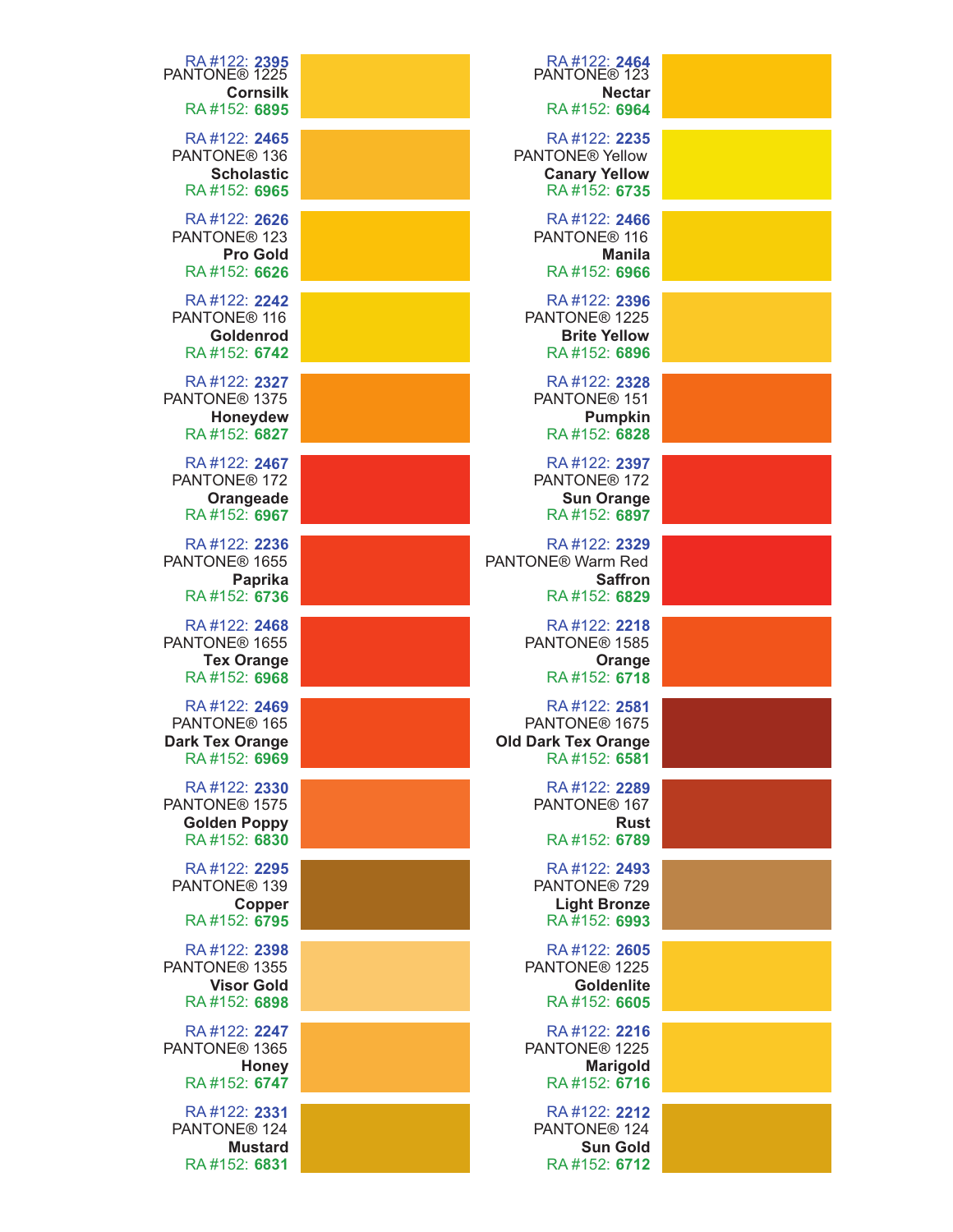| RA#122: 2332<br>PANTONE® 142<br>Penny<br>RA#152: 6832                           | RA#122: 2470<br>PANTONE® 124<br><b>Karat</b><br>RA#152: 6970                       |
|---------------------------------------------------------------------------------|------------------------------------------------------------------------------------|
| RA#122: 2630<br>PANTONE® 468<br><b>Pro Beige</b><br>RA#152: 6630                | RA#122: 2399<br>PANTONE <sup>®</sup> 1355<br><b>New Gold</b><br>RA#152: 6899       |
| RA#122: 2333<br>PANTONE <sup>®</sup> 1255<br><b>Ginger</b><br>RA#152: 6833      | RA#122: 2596<br>PANTONE <sup>®</sup> 117<br><b>Marine Gold</b><br>RA#152: 6596     |
| RA#122: 2201<br>PANTONE <sup>®</sup> 1245<br><b>Old Gold</b><br>RA#152: 6701    | RA#122: 2471<br>PANTONE <sup>®</sup> 117<br><b>Shimmering Gold</b><br>RA#152: 6971 |
| RA#122: 2205<br>PANTONE <sup>®</sup> 180<br><b>Dark Rust</b><br>RA#152: 6705    | RA#122: 2299<br>PANTONE <sup>®</sup> 501<br><b>Salmon</b><br>RA#152: 6799          |
| RA#122: 2623<br>PANTONE <sup>®</sup> 187<br><b>Pro Red</b><br>RA#152: 6623      | RA#122: 2334<br>PANTONE <sup>®</sup> 1807<br><b>Terra Cotta</b><br>RA#152: 6834    |
| RA#122: 2582<br>PANTONE <sup>®</sup> 9200<br><b>Bone</b><br>RA#152: 6582        | RA#122: 2472<br>PANTONE <sup>®</sup> 187<br>Auburn<br>RA#152: 6972                 |
| RA#122: 2473<br>PANTONE <sup>®</sup> 475<br><b>Opaline</b><br>RA#152: 6973      | RA#122: 2335<br>PANTONE <sup>®</sup> 9220<br><b>Ivory</b><br>RA#152: 6835          |
| RA#122: 2489<br>PANTONE® 730<br><b>Wicker</b><br>RA#152: 6989                   | RA#122: 2232<br>PANTONE <sup>®</sup> 4685<br><b>Ecru</b><br>RA#152: 6732           |
| RA#122: 2593<br>PANTONE® 726<br><b>Cottage Beige</b><br>RA#152: 6593            | RA#122: 2273<br>PANTONE <sup>®</sup> 728<br>Tan<br>RA#152: 6773                    |
| RA#122: 2203<br>PANTONE <sup>®</sup> 727<br>Gold<br>RA#152: 6703                | RA#122: 2474<br>PANTONE <sup>®</sup> 465<br><b>Rattan</b><br>RA#152: 6974          |
| RA#122: 2400<br>PANTONE <sup>®</sup> 1245<br><b>Topaz</b><br>RA#152: 6900       | RA#122: 2475<br>PANTONE <sup>®</sup> 728<br><b>Mocha Cream</b><br>RA#152: 6975     |
| RA#122: 2336<br>PANTONE <sup>®</sup> 4665<br><b>Amber Beige</b><br>RA#152: 6836 | RA#122: 2401<br>PANTONE <sup>®</sup> 722<br><b>Ashley Gold</b><br>RA#152: 6901     |
| RA#122: 2604<br>PANTONE <sup>®</sup> 9161<br><b>Light Maize</b><br>RA#152: 6604 | RA#122: 2476<br>PANTONE <sup>®</sup> 453<br><b>Seashell</b><br>RA#152: 6976        |
|                                                                                 |                                                                                    |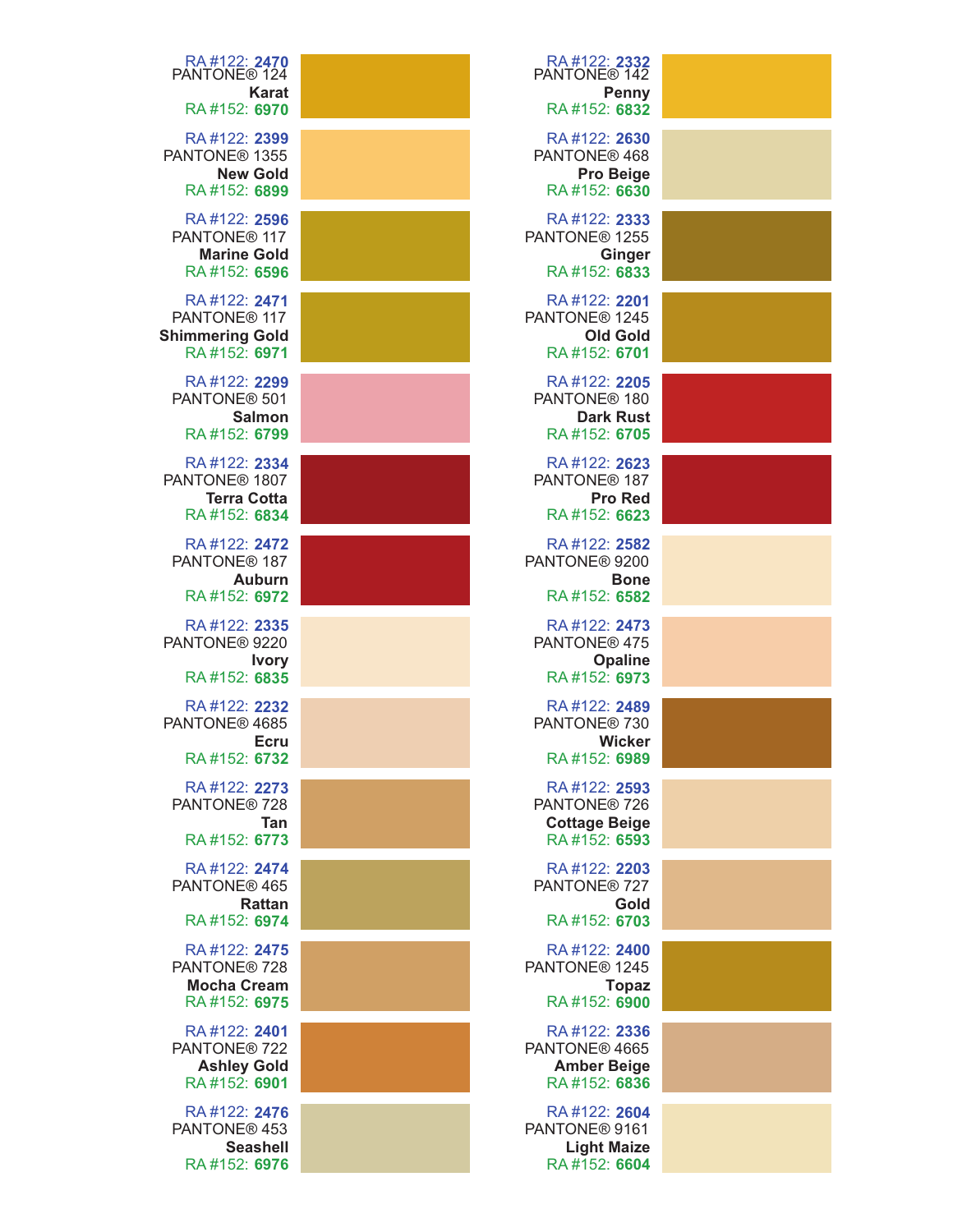| RA #122: <b>2224</b><br>PANTONE® 730<br><b>Beige</b><br>RA#152: 6724           | RA#122: 2477<br>PANTONE <sup>®</sup> 1405<br><b>Sand Dune</b><br>RA#152: 6977   |  |
|--------------------------------------------------------------------------------|---------------------------------------------------------------------------------|--|
| RA#122: 2298<br>PANTONE <sup>®</sup> 466<br><b>Taupe</b><br>RA#152: 6798       | RA#122: 2610<br>PANTONE® 8541<br><b>Pro Brown</b><br>RA#152: 6610               |  |
| RA#122: 2227<br>PANTONE <sup>®</sup> 464<br><b>Chocolate</b><br>RA#152: 6727   | RA#122: 2629<br>PANTONE <sup>®</sup> 2227<br><b>Pro Walnut</b><br>RA#152: 6629  |  |
| RA#122: 2478<br>PANTONE <sup>®</sup> 463<br><b>Light Cocoa</b><br>RA#152: 6978 | RA#122: 2488<br>PANTONE <sup>®</sup> 4645<br><b>Cocoa Mulch</b><br>RA#152: 6988 |  |
| RA#122: 2251<br>PANTONE <sup>®</sup> 476<br><b>Brown</b><br>RA#152: 6751       | RA#122: 2372<br>PANTONE® 476<br><b>Dark Brown</b><br>RA#152: 6872               |  |
| RA#122: 2337<br>PANTONE® 440<br><b>Espresso</b><br>RA#152: 6837                | RA#122: 2338<br>PANTONE <sup>®</sup> 729<br><b>Bamboo</b><br>RA#152: 6838       |  |
| RA#122: 2479<br>PANTONE <sup>®</sup> 139<br><b>Almond</b><br>RA#152: 6979      | RA#122: 2231<br>PANTONE <sup>®</sup> 723<br><b>Toast</b><br>RA#152: 6731        |  |
| RA#122: 2402<br>PANTONE <sup>®</sup> 463<br><b>Sienna</b><br>RA#152: 6902      | RA#122: 2480<br>PANTONE® 695<br>K.A. Bronze<br>RA#152: 6980                     |  |
| RA#122: 2611<br>PANTONE® 8881<br><b>Pro Cinnamon</b><br>RA#152: 6611           | RA#122: 2290<br>PANTONE <sup>®</sup> 470<br><b>Date</b><br>RA#152: 6790         |  |
| RA#122: 2481<br>PANTONE <sup>®</sup> 470<br>Hazel<br>RA#152: 6981              | RA#122: 2339<br>PANTONE <sup>®</sup> 1817<br><b>Coffee Bean</b><br>RA#152: 6839 |  |
| RA#122: 2563<br>PANTONE <sup>®</sup> 476<br><b>Dogwood</b><br>RA#152: 6563     | RA#122: 2564<br>PANTONE <sup>®</sup> 440<br><b>Mahogany</b><br>RA#152: 6564     |  |
| RA#122: 2566<br>PANTONE <sup>®</sup> 412<br><b>Best Brown</b><br>RA#152: 6566  | RA#122: 2567<br>PANTONE <sup>®</sup> 161<br><b>Mushroom</b><br>RA#152: 6567     |  |
| RA#122: 2568<br>PANTONE <sup>®</sup> 465<br><b>Perfect Tan</b><br>RA#152: 6568 | RA#122: 2569<br>PANTONE <sup>®</sup> 140<br><b>Earthen Tan</b><br>RA#152: 6569  |  |
| RA#122: 2570<br>PANTONE <sup>®</sup> 465<br><b>Golden Tan</b><br>RA#152: 6570  | RA#122: 2586<br>PANTONE <sup>®</sup> 142<br>14 Kt. Gold<br>RA#152: 6586         |  |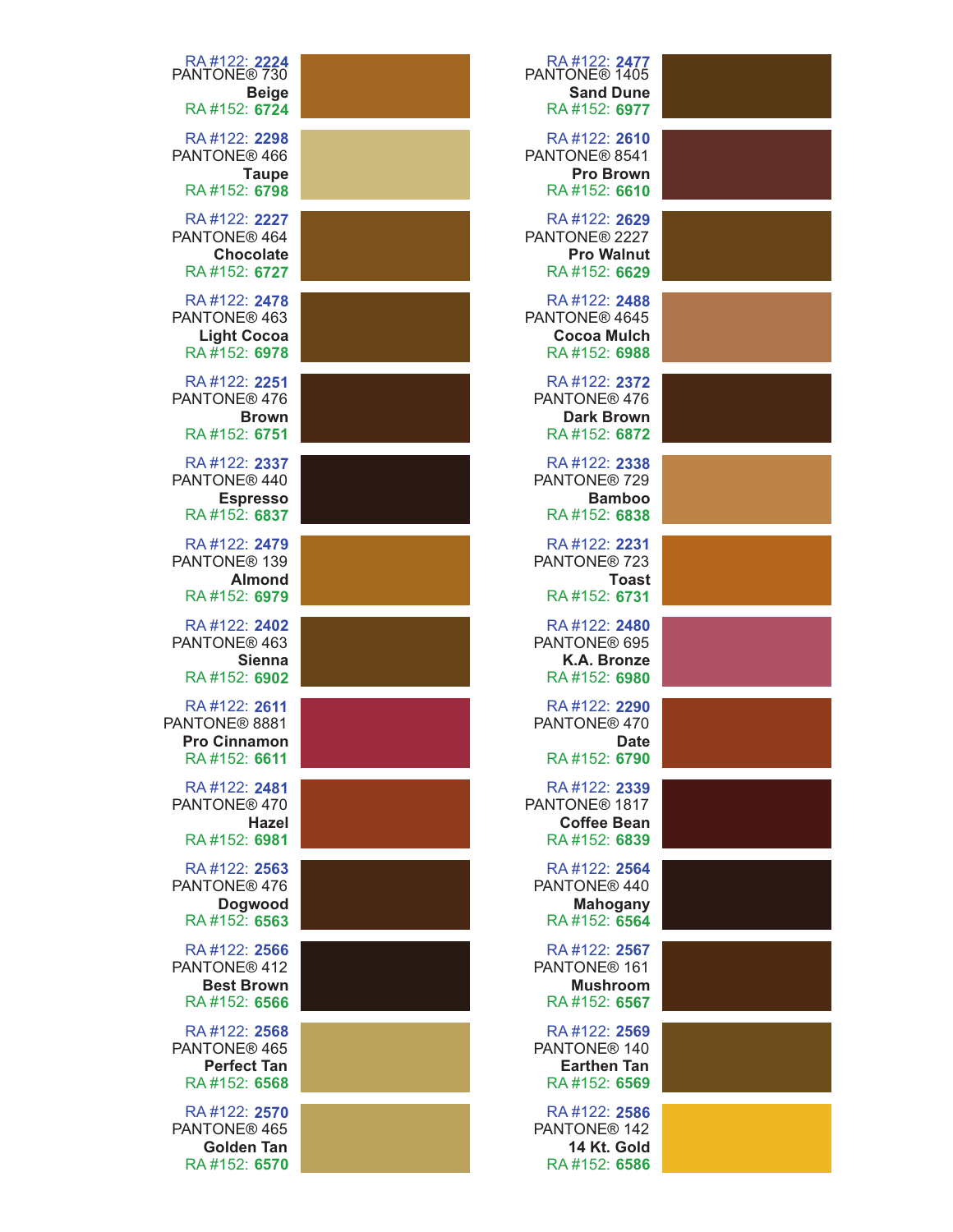| RA#122: 2606                   | RA#122: 2602                 |  |
|--------------------------------|------------------------------|--|
|                                |                              |  |
| PANTONE <sup>®</sup> 141       | PANTONE <sup>®</sup> 138     |  |
| <b>TH Gold</b>                 | 24 Kt. Gold                  |  |
| RA#152: 6606                   | RA#152: 6602                 |  |
|                                |                              |  |
| RA#122: 2571                   | RA#122: 2739                 |  |
| PANTONE <sup>®</sup> Warm      |                              |  |
| Gray 4                         | PANTONE® 409                 |  |
|                                | <b>Pro Gray</b>              |  |
| <b>Platinum</b>                | RA#152: 6439                 |  |
| RA#152: 6571                   |                              |  |
| RA#122: 2572                   | RA#122: 2573                 |  |
|                                |                              |  |
| PANTONE® 451                   | PANTONE® 451                 |  |
| Grayrod                        | <b>Pewter</b>                |  |
| RA#152: 6572                   | RA#152: 6573                 |  |
|                                |                              |  |
| RA#122: 2574                   | RA#122: 2575                 |  |
| PANTONE® 9182                  | PANTONE® 411                 |  |
| <b>Aspen White</b>             | <b>Dark Taupe</b>            |  |
| RA#152: 6574                   | RA#152: 6575                 |  |
|                                |                              |  |
| RA#122: 2576                   | RA#122: 2403                 |  |
| PANTONE <sup>®</sup> 439       | PANTONE <sup>®</sup> 9023    |  |
|                                |                              |  |
| <b>Egyptian Brown</b>          | Oyster                       |  |
| RA#152: 6576                   | RA#152: 6903                 |  |
|                                |                              |  |
| RA#122: 2207                   | RA#122: 2340                 |  |
| PANTONE <sup>®</sup> 5235      | PANTONE <sup>®</sup> 5315    |  |
| Gray                           | <b>Pearl Gray</b>            |  |
| RA#152: 6707                   | RA#152: 6840                 |  |
|                                |                              |  |
| RA#122: 2274                   | RA#122: 2482                 |  |
| PANTONE® 664                   | PANTONE <sup>®</sup> 5305    |  |
| <b>Steel Gray</b>              | <b>Skylight</b>              |  |
| RA#152: 6774                   | RA#152: 6982                 |  |
|                                |                              |  |
| RA#122: 2483                   | RA#122: 2592                 |  |
| PANTONE <sup>®</sup> 422       | PANTONE® 429                 |  |
|                                |                              |  |
| Cloud                          | <b>Silver Steel</b>          |  |
| RA#152: 6983                   | RA#152: 6592                 |  |
|                                |                              |  |
| RA#122: 2585                   | RA#122: 2484                 |  |
| PANTONE <sup>®</sup> 430       | PANTONE® Cool Gray           |  |
|                                | 9                            |  |
| <b>Banner Gray</b>             | <b>Silvery Gray</b>          |  |
| RA#152: 6585                   | RA#152: 6984                 |  |
|                                |                              |  |
| RA#122: 2404                   | RA#122: 2485                 |  |
| PANTONE <sup>®</sup> 5305      | PANTONE® 5315                |  |
| <b>Cinder</b>                  | <b>Saturn Gray</b>           |  |
|                                | RA#152: 6985                 |  |
| RA#152: 6904                   |                              |  |
| RA#122: 2405                   | RA#122: 2486                 |  |
| PANTONE <sup>®</sup> 5305      | PANTONE® 5295                |  |
|                                |                              |  |
| <b>Dover Gray</b>              | <b>Storm Gray</b>            |  |
| RA#152: 6905                   | RA#152: 6986                 |  |
|                                |                              |  |
| RA#122: 2406                   | RA#122: 2407                 |  |
| PANTONE® 666                   | PANTONE <sup>®</sup> 431     |  |
| <b>Sterling</b>                | <b>Metal</b>                 |  |
| RA#152: 6906                   | RA#152: 6907                 |  |
|                                |                              |  |
| RA#122: 2217                   |                              |  |
| PANTONE <sup>®</sup> Cool Gray | RA#122: 2565                 |  |
| 11                             | PANTONE <sup>®</sup> Black 7 |  |
| Twilight                       | <b>Aged Charcoal</b>         |  |
| RA#152: 6717                   | RA#152: 6565                 |  |
|                                |                              |  |